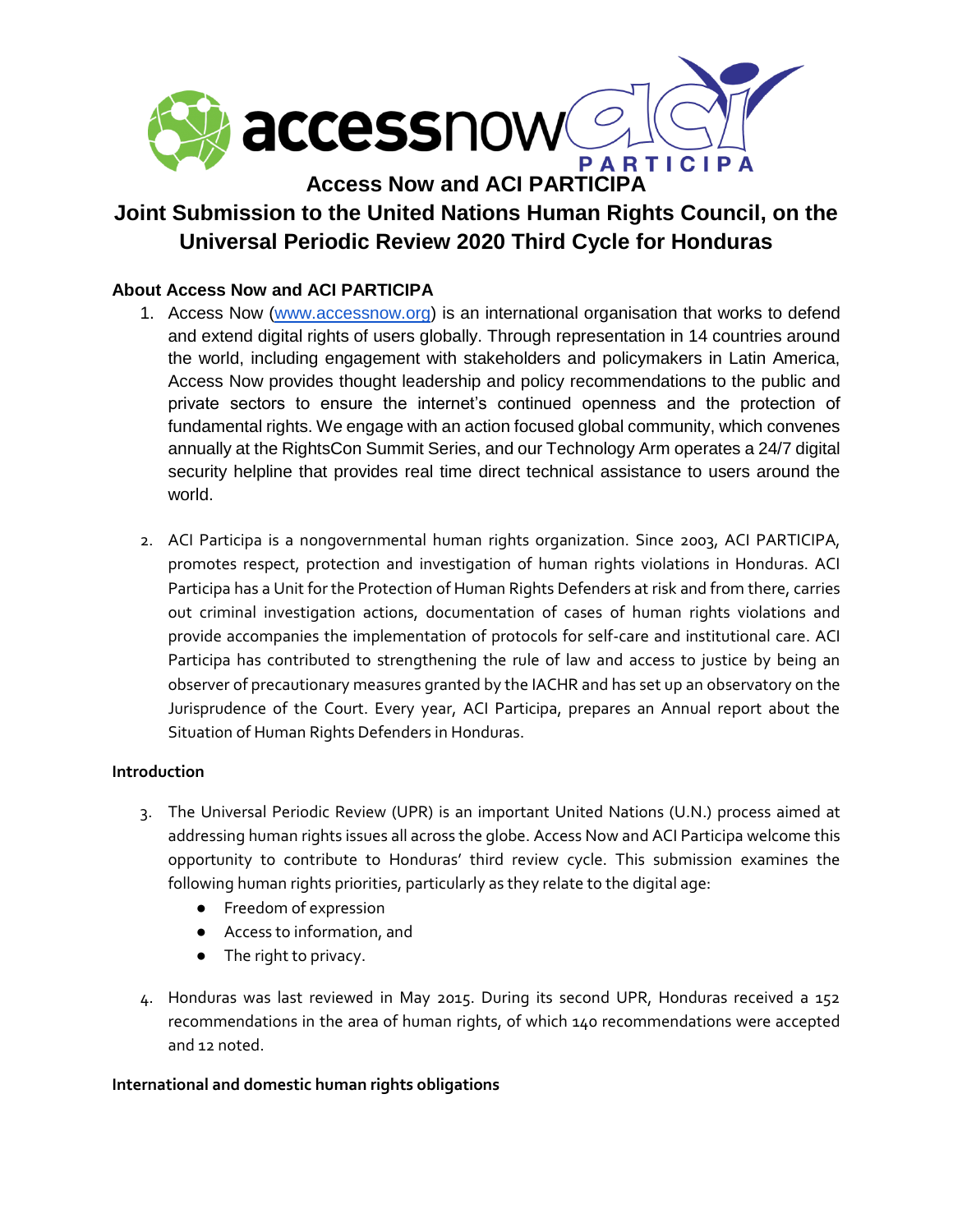- 5. Honduras has signed onto and ratified various international human rights treaties including: the International Covenant on Political and Civil Rights (ICCPR), the International Covenant on Economic, Social and Cultural Rights (ICESCR), the International Convention on the Elimination of All Forms of Racial Discrimination (ICERD), the Convention on the Elimination of all Forms of Discrimination Against Women (CEDAW) and the Convention against Torture and Other Cruel, Inhuman or Degrading Treatment or Punishment (CAT).<sup>1</sup>
- 6. Chapter 3 of the Constitution of Honduras provides for judicially enforceable fundamental rights. Of these, Article 72 of the Constitution of Honduras establishes a fundamental right to freedom of speech and expression and the right to information and right to know. Article 60 establishes the right to equality, and Article 65 provides for the right to life and Article 69 establishes the right to liberty. Article 76 establishes the right to privacy.

### **The state of digital rights in Honduras**

- 7. In February 2018 the ruling party in Honduras introduced a controversial bill aimed at combating hatred and discrimination online, the "Law Regulating Hate and Discrimination Acts in Social Networks and Internet" (the bill). Despite its good intentions, the bill contains dangerous provisions that are at odds with basic standards of freedom of expression and due process. The bill is particularly concerning for provisions that could allow the government to silence dissent online.<sup>2</sup>
- 8. The bill forces companies running websites or applications that process user-generated content to censor information by order from a user or in some cases from a special committee. There are no court orders or right to defense required.
- 9. The bill also proposes harsh penalties for internet intermediaries that fail to comply with these excessive obligations. Penalties include fines, suspension and the blocking of websites and platforms. Blocking is an extreme and disproportionate measure that would punish thousands of law-abiding Honduran citizens for the misconduct of a few, while preventing journalists and bloggers from gathering and disseminating news. The blocking of entire websites and services is a censorship measure [equivalent to the censorship](http://www.eods.eu/library/IACHR.Freedom%20of%20Expression%20and%20the%20Internet.pdf) of a newspaper or a TV station.
- 10. Finally, the bill provides for the creation of a cybersecurity committee, made up of government representatives, which would be responsible for the development of a cybersecurity strategy covering, among other issues, hate speech, fake news, and cybercrime in general. The mandate of the committee is confusing and excessively broad, and it does not allow for the kind of participatory process that is needed to shape public policy of this importance.
- 11. On May 10, the new Criminal Code of Honduras was published which included worrying articles regarding insult and slander conducted online. If the defined conduct is carried out using the internet, the penalty is increased. This is clearly disproportionate and can discourage public

<sup>&</sup>lt;sup>1</sup> [Status of Ratification Interactive Dashboard Honduras](https://indicators.ohchr.org/) OHCHR

<sup>&</sup>lt;sup>2</sup> [Honduras: new bill threatens to curb online speech,](https://www.accessnow.org/honduras-new-bill-threatens-curb-online-speech/) Access Now, 2018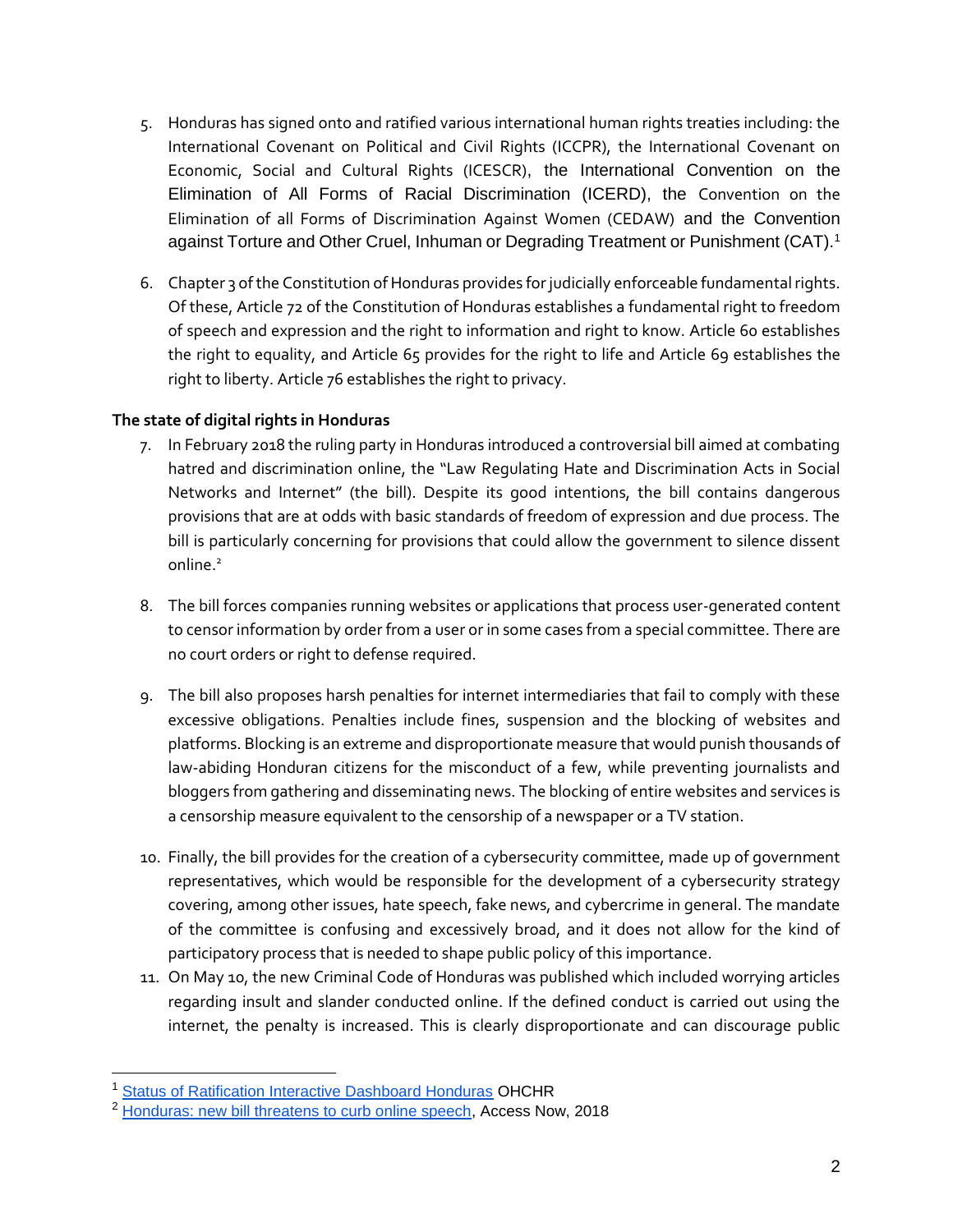debate on the Internet by establishing differentiated penalties based only on the means by which an offense is committed.<sup>3</sup> Fortunately, after some objections of the press and civil society, the Congress decided to delete the articles regarding insult and slander conducted online and offline. These behaviors will be resolved in the civil jurisdiction.<sup>4</sup>

- 12. The Law on the protection of personal data is still pending following delays in voting by the Honduran Congress. The definition of personal data is not clear and includes confusing examples such as "the right to honor." If these confusions are not properly addressed in the regulations, it could lead to cases of abuse of personal data legislation regarding the content and scope of rights. This may affect the right to free expression and access to information of users in general.<sup>5</sup>
- 13. The bill also institutes the so-called "right to be forgotten," which also carries risks. In many implementations this right goes from being a request for de-indexing – which in itself presents serious questions – to outright content removal. This extension in the conceptualization and application of the right to be forgotten, runs the risk of violating the right to information of third parties and the public interest of citizens.
- 14. Moreover, the bill includes many broad and baseless exceptions, including for defense and security of the State, and to databases created and regulated by specific laws. It also makes exceptions to the principle of consent; to the rights of access, rectification, cancellation and opposition; and to the use of video surveillance. The most serious thing is that it includes exceptions to the application of principles and rights. With all those exceptions, the law would cease to be general and would become a law of specific application.
- 15. Honduras had its first Internet Governance Forum at the national level, unfortunately without the participation of organized civil society, which has been denouncing human rights violations before international organizations for several years.

## **The Right to Privacy**

- 16. Honduras purchased telecommunications interception equipment worth at least  $\epsilon$ 300,000 from the United Kingdom shortly prior to elections in 2018. Used by law enforcement agencies, this sophisticated spy technology can be used to intercept, monitor and track emails, mobile phones, and online messaging services such as WhatsApp.<sup>6</sup>
- 17. Reports indicate that the United States has sold investigative equipment to Honduras's police at the cost of \$782,000, which includes [a powerful](https://web.archive.org/web/20190716015838/https:/privacyinternational.org/taxonomy/term/584) digital forensic analysis system known as UFED used to extract and analyse data from digital devices developed by Israeli company Cellebrite, as

<sup>&</sup>lt;sup>3</sup> [Un minuto de reflexión sobre la libertad de expresión en Honduras,](http://conexihon.hn/index.php/opiniones/1081-un-minuto-de-reflexion-sobre-la-libertad-de-expresion-en-honduras) Conexihon, 2019

<sup>4</sup> [Congreso elimina los artículos que violentaban libertad de expresión,](https://www.laprensa.hn/honduras/1314332-410/congreso-nacional-eliminara-delitos-injuria-calumnia-nuevo-codigo-penal-honduras-) La prensa, 2019

<sup>5</sup> [Honduras necesita un debate urgente sobre datos personales y libertad de expresión,](https://www.accessnow.org/honduras-igf/) Access Now, 2019

<sup>&</sup>lt;sup>6</sup> [UK sold spyware to Honduras just before crackdown on election protesters,](https://www.theguardian.com/world/2018/feb/08/uk-sold-spyware-to-honduras-just-before-crackdown-on-election-protesters) The Guardian, 2018